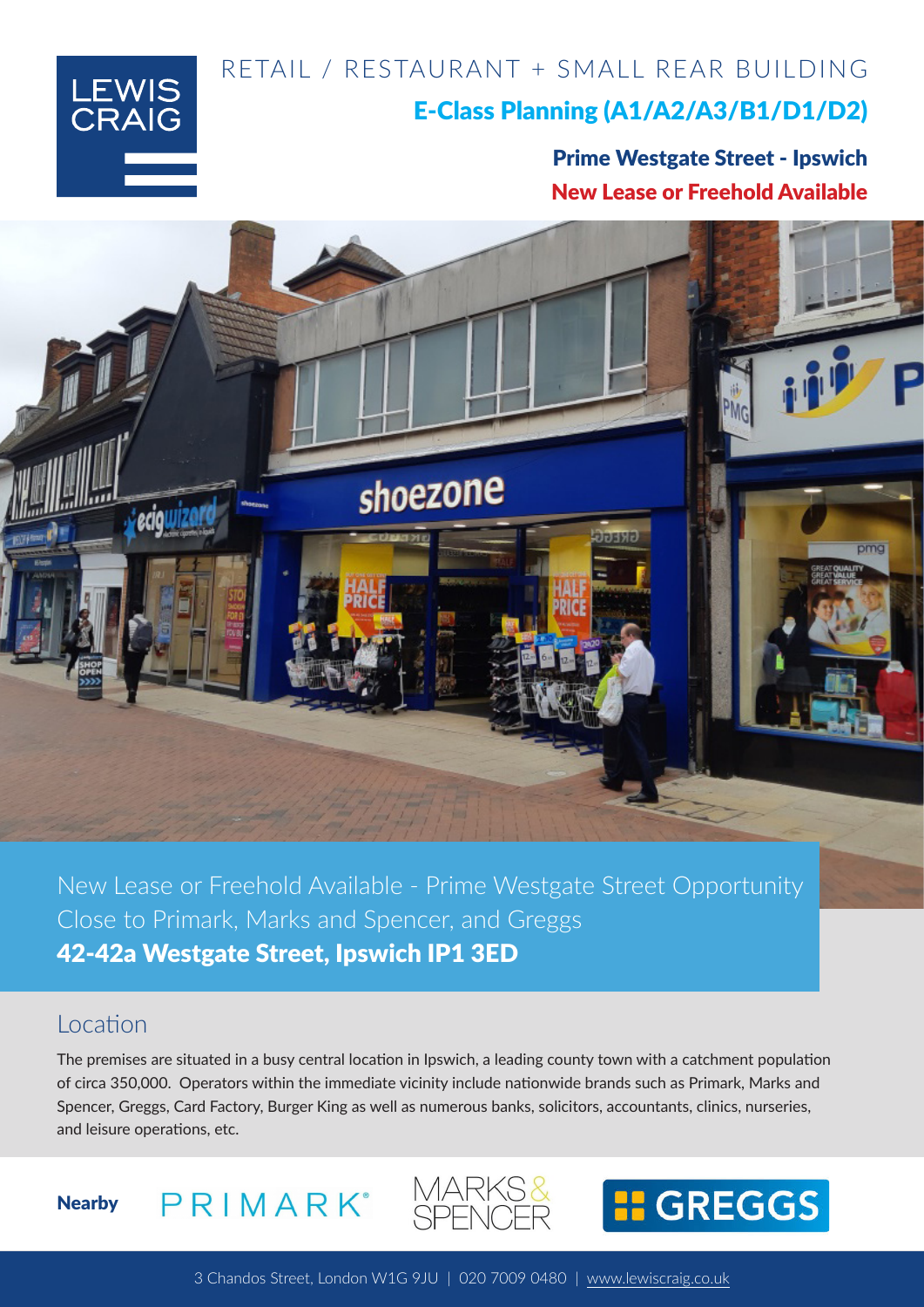# RETAIL / RESTAURANT + SMALL REAR BUILDING



### E-Class Planning (A1/A2/A3/B1/D1/D2)





## Accommodation

The main building is arranged on ground and first floors. Also included is an attractive compact detached rear building which could be refurbished and used for a variety of interesting uses STPP.

The main and rear buildings benefit from rear vehicular access, as well as parking rights over an adjoining area. Approx. dimensions and areas as follows:

| <b>Ground Floor</b>                             | $1,285$ sq ft                |
|-------------------------------------------------|------------------------------|
| First Floor                                     | $671$ sq ft                  |
| Total                                           | $1,956$ sq ft<br>181.78 sq m |
| Rear Building<br><b>Ground and First Floors</b> | 626 sq ft                    |
| <b>Grand Total</b>                              | $2,582$ sq ft<br>239.96 sq m |



### New Lease

A new full repairing and insuring lease is available at a guide rent of £30,000 pa exclusive.

### Freehold

The Freehold of the whole is available at a price of £400,000. Subject to Contract and Vacant Possession.

## Planning

E-Class Planning (A1/A2/A3/B1/D1/D2)\* \*Subject to any necessary consents.



Important: These property particulars are believed to be correct but their accuracy cannot be guaranteed and they do not form part of any contract.